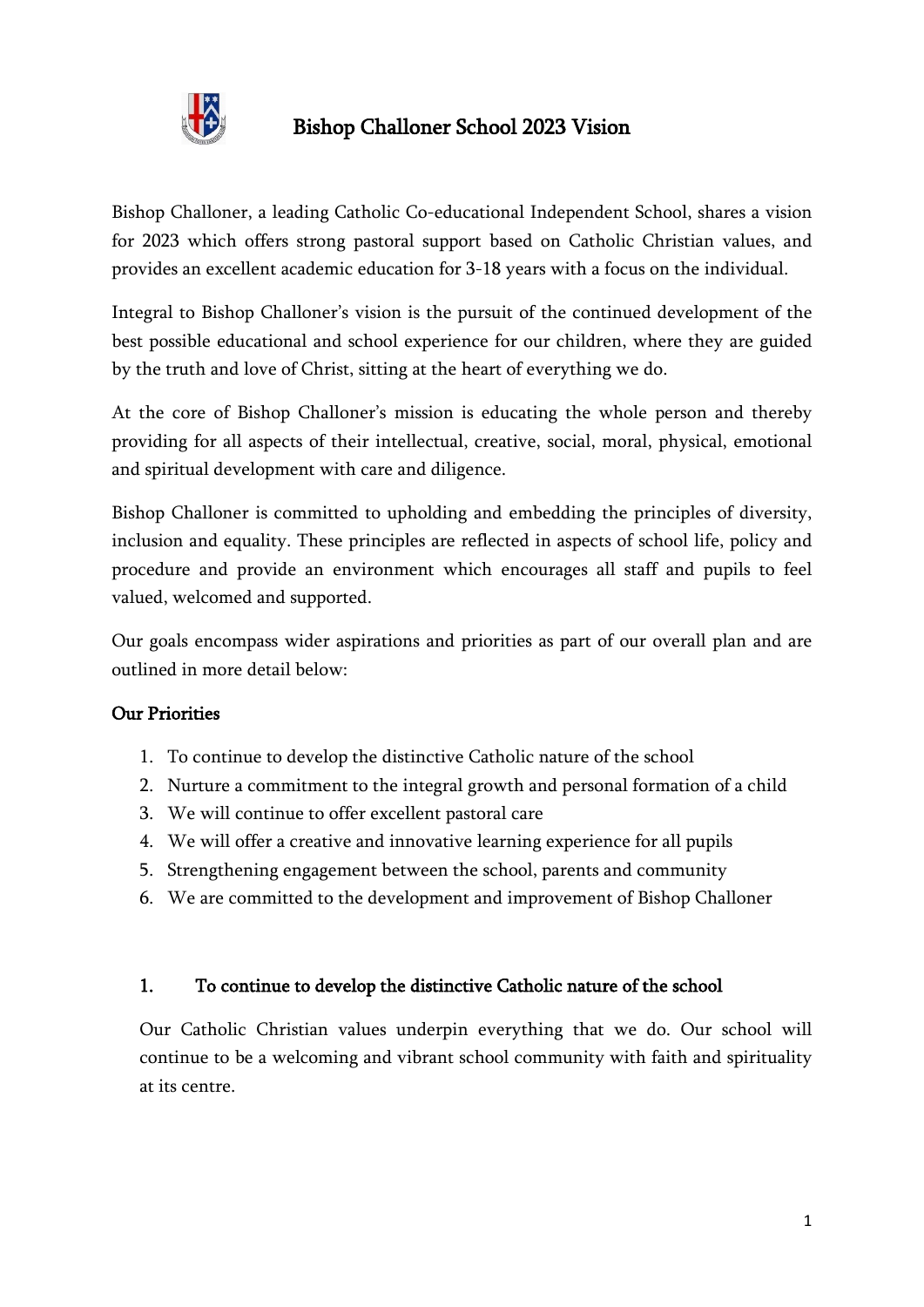We will encourage staff and pupils to live out the school's mission statement, 'To live, love and learn like Christ' and to ensure that our Christian values will be visible through our conduct and within the learning environment.

We will encourage the children to play a key role and participate in the worship and Catholic life of the school. The school being a place where all children are happy, safe and secure in a stimulating learning environment where the values of Jesus Christ are at the centre of all that happens.

We will ensure the teaching and learning of RE provision is given equal weighting that is applied to other areas of the curriculum, whilst recognising its unique place in the curriculum of a Catholic school.

Everyone in the school community will support the celebration of the sacraments and the liturgies of the Church's year.

Our Chapel of the Annunciation will continue to be the focal point of our spiritual life and a place where our pupils can reflect on the challenges of today and the wonder that God's creation will bring tomorrow.

# 2. Nurture a commitment to the integral growth and personal formation of a child

With the professional skill and experience of the staff, they will strive to nurture the unique God-given gifts and talents of each pupil by drawing out the best in everyone.

The strong sense of unity amongst the staff and pupils will enable the achievement of all to be celebrated. We wish to create an educational foundation whereby pupils will be ambitious for self-improvement and 'dare to do their best'.

Pupils will leave Bishop Challoner empowered academically and vocationally as independent-minded, confident, positive and respectful individuals with a strong sense of integrity and moral purpose, allowing them to become promising members of the wider community.

### 3. We will continue to offer excellent pastoral care

We will continue to build a caring community based on Gospel values and offer the highest standards of pastoral support for our pupils, including a greater awareness of issues of mental wellbeing and developing personal resilience.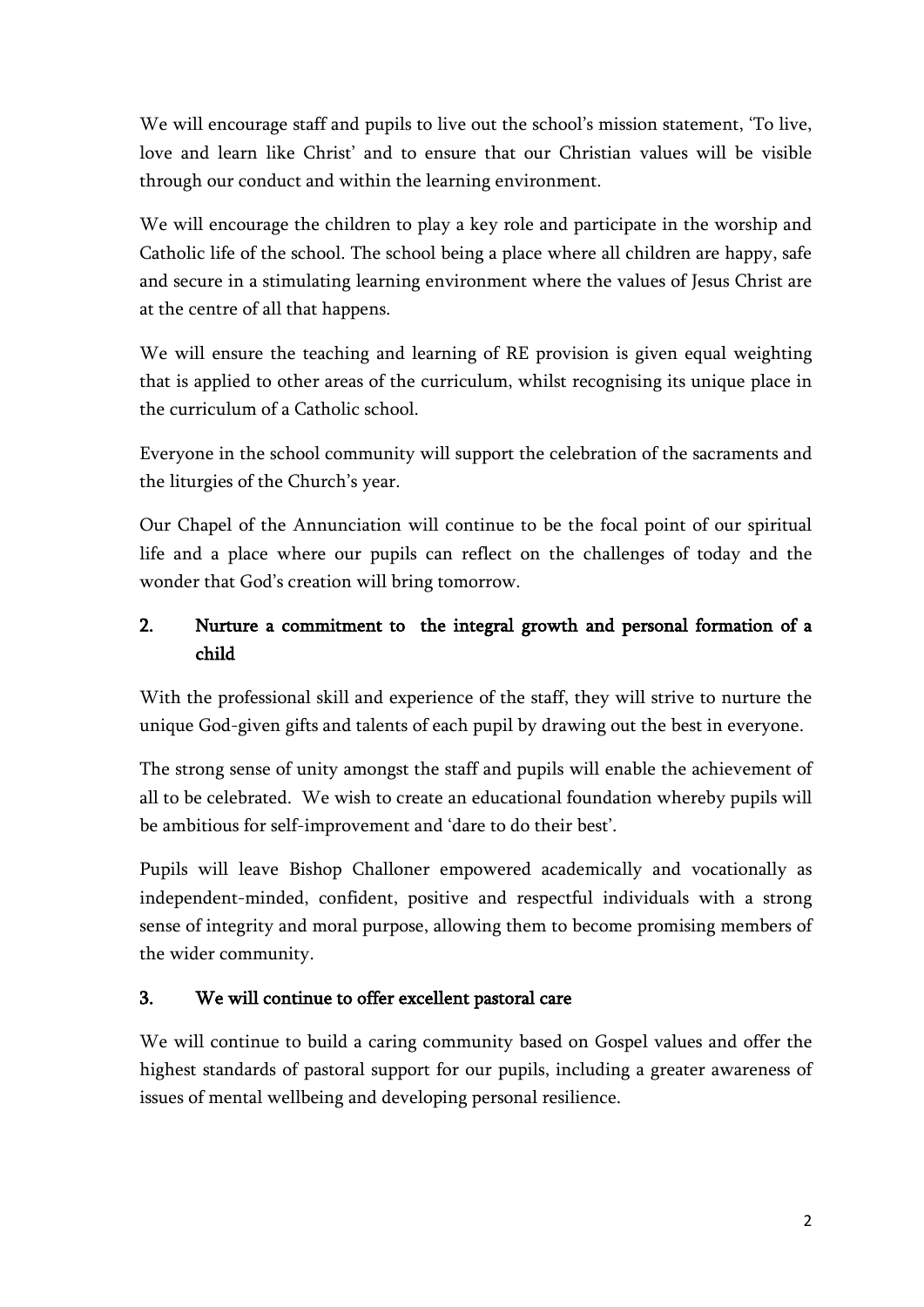We will provide more opportunities for our senior pupils to be ambassadors to lead and guide younger members of the community and we will strengthen our pupil voice.

We want all pupils to feel happy, nurtured and comfortable in their environment and to build positive relationships.

### 4. We will offer a creative and innovative learning experience for all pupils

We will encourage the pursuit of academic excellence and continue to deliver an inspiring, exciting and challenging education led by our exceptional and committed teaching staff. The curriculum on offer will balance academic rigour with creativity to ensure pupils achieve and play to their strengths.

Teaching and learning standards must remain high and successful, with an emphasis on enriching, stimulating, engaging, challenging and excellent teaching, rather than safe and traditional. In turn, academic performance at GCSE and A level should represent positive value added.

Investing in specific programs and technologies to offer innovative education to our pupils will be a priority. The effective use of ICT will underpin and inspire learning.

We will develop children's conceptual understanding of learning, to develop a love of learning and to take a proactive and lead role in their own independent learning and progression.

We will continue to explore excellent teaching practice, encouraging collaboration to stimulate innovative ideas, share good practice and coordinate specific professional development. We will provide leadership and management opportunities for staff who demonstrate qualities of initiative, drive, ambition and vision.

Bishop Challoner will offer a wealth of opportunities both curricular and extracurricular to provide an enriching experience.

## 5. Strengthening engagement between the school, parents and community

We will focus on strengthening partnerships and links between our school, parents, parishes and the local community.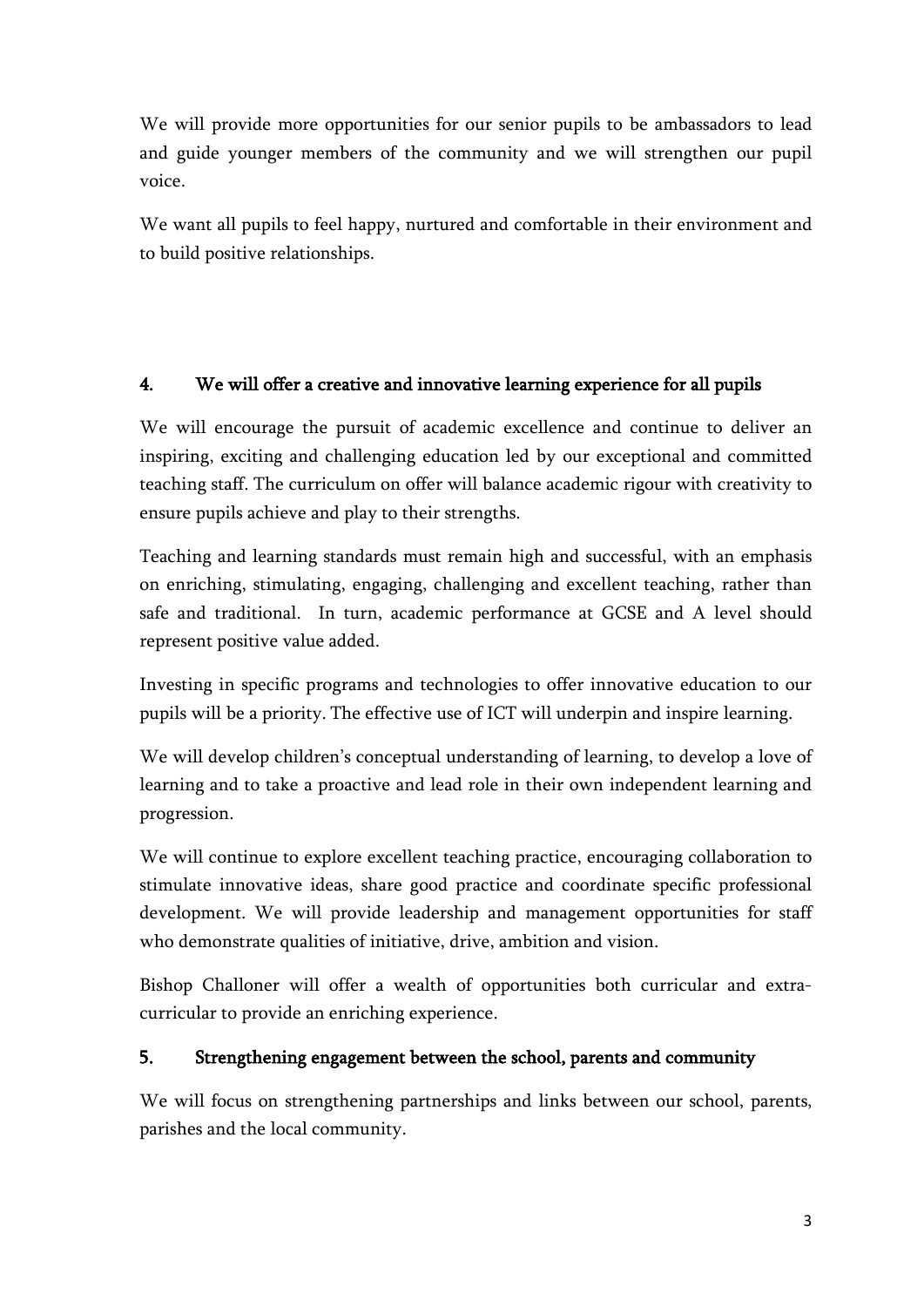Independent State School Partnerships will continue to emerge particularly with Catholic State schools.

Our school is built upon a foundation of respect, where everyone feels they have a voice; we hear, listen, respond and inform with timely and appropriate means of communication. We will continue to work closely with parents through effective communication to ensure that our educational offer is of the highest standard.

The School will maintain and develop supportive, professional and open relationships between all those within our school community. We will have a high profile in the local community and Diocese, and this in turn will aid us in ensuring strong demand for places at Bishop Challoner.

We intend to develop our careers advice and further opportunities for the pupils by drawing on the expertise of parents, alumni and local organisations.

### 6. We are committed to the development and improvement of Bishop Challoner

The school will be constantly seeking to improve itself and to secure its future with positive change.

The rich tradition of history that exists at Bishop Challoner will remain proudly rooted in its successful past but it will be dynamic and forward-looking. The mission is to transform the school and make it the best that it can be for all pupils.

Development of the Bishop Challoner site will only ever be a consequence of the need to deliver on our mission and to further create the conditions that enable effective learning to take place.

We will promote the school as a venue for the benefit and opportunities of our wider community.

Overseeing the monitoring, budgeting and implementation of strong financial controls and achieving the very best value will continue.

We value the upkeep of Bishop Challoner, its look and feel, so that it reflects our ethos, enabling staff and pupils to be successful within a building that boasts modernity, yet maintains traditional characteristics. Therefore, we will continue to enhance our physical learning environment, both indoors and outdoors.

We remain open to growing the numbers to ensure it maintains a healthy surplus in future years, but in doing so, it is important to remain a small school with all the positives this encompasses in terms of Catholic ethos and culture. Bishop Challoner